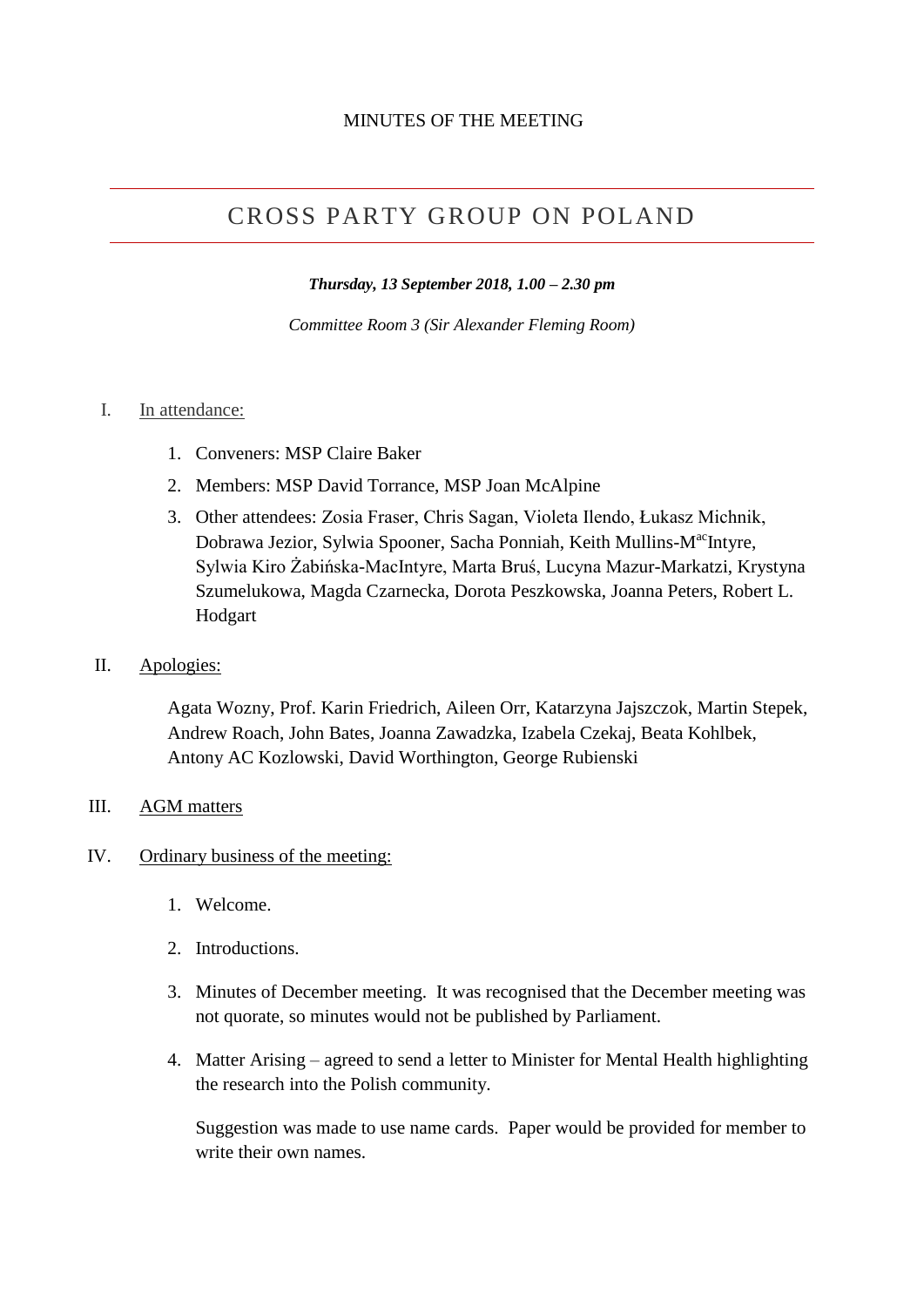- 5. Dates for the next meetings decided to be in November, February/March and June.
- 6. Key themes for the year were discussed. It was suggested to invite Cabinet Secretary for Government Business and Constitutional Relations Michael Russell and the Polish Consul General to future meetings.
- 7. Suggestion was made to set a theme for each meeting.
- 8. Proposal to unite different aspects of the group and work together in sharing experiences and information. The idea to set up a Facebook group as a forum to share information.
	- a. There should be conditions for joining the group. Only the members of CPG should be allowed to join.
	- b. The group should be closed but visible publicly.
	- c. There should be a statement how to use the group to be allowed to become a member.
	- d. There should be questions set in order for members to join.
	- e. An administrator and moderators should be chosen.
- 9. Updates from the sub-committees:
	- a. Brexit and Beyond
		- Update on the group and outline of the political situation.
		- Planned settlement scheme for EU citizens was published by the Home Office. This is the process by which EU citizens living in the UK can maintain their right to live in the UK after Brexit. The current proposed Withdrawal Agreement maintains freedom of movement rights until 31 December 2020. The intention is that settled status will allow EU citizens (or close family of EU citizens) who are living or have started living in the UK by 31 December 2020 to continue to live and work in the UK for as long as they like. The draft rules also include eligibility for some close family members living abroad.
		- Eligible people with less than 5 years' continuous residence in the UK will be granted 'pre-settled status' which will provide them the right to stay in the UK for a further 5 years. Once 5 years' of continuous residence is completed full settled status can be applied for.
		- Application process: an online form and the provision of various documents to prove identity and residence. A smartphone app has been developed to assist with the application and validation. Application will cost £65 and £32.50 for children under 16, or be free for people already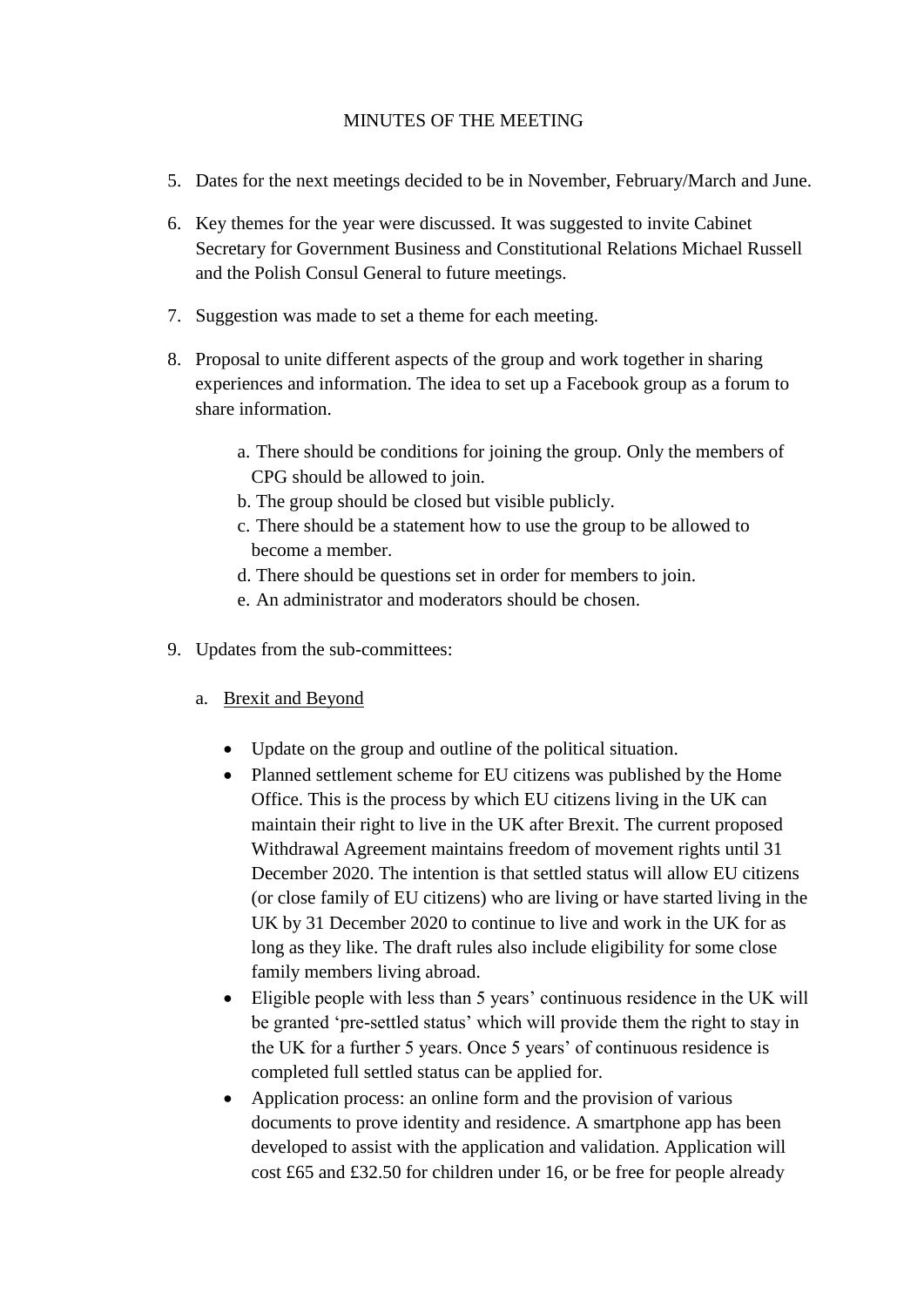granted indefinite leave to remain, a valid permanent residence document or pre-settled status.

- The UK Government plans for the settlement scheme to open in a phased way and be fully open by 30 March 2019, with a deadline for applications of 30 June 2021. This timetable provides for a 6 month 'grace period' between the end of the proposed transition period and the deadline for applications. Email updates are available from the Home Office for people wishing to be kept aware of developments: [https://eucitizensrights.campaign.gov.uk.](https://eucitizensrights.campaign.gov.uk/)
- On July 25 there was the launch of a tool kit for employers to navigate the settlement scheme.
- The British Government also confirmed that students from the EU starting courses in 2019/2020 would continue to be eligible for home fee status.
- UK-Poland Belvedere Forum held in February 2018. Next forum planned to be held in the spring of 2019.

# b. Culture

• Progress on the renovation of the Polish Ex-Combatants House at 11 Drummond Place in Edinburgh.

External repairs will be undertaken this autumn and internal works will commence in 2019. A project to rescue the books, documents and other objects of heritage value is being set up with advice from the University of Edinburgh Library Service. Zielony Balonik (The Scottish Polish Book Club) will manage the project.

• Zielony Balonik is celebrating the year of Zbigniew Herbert this year with a programme of poetry presentations in Edinburgh Schools by Ken Cockburn and a special event for educationalists at the Scottish Poetry Library.

## • Word Polishers initiative

Website: https://www.facebook.com/wordpolishers/ There will be events with authors. On 27 October there will be a meeting with Marianna Sztyma, an author of illustrations for children's books.

• EU Citizens Project

Website: https://www.facebook.com/EURightsProject/ Bringing together migrant groups, immigration lawyers, charitable organisations and local activists to provide verified information about Brexit and settled status process.

The group is reaching to over 400 EU nationals directly through their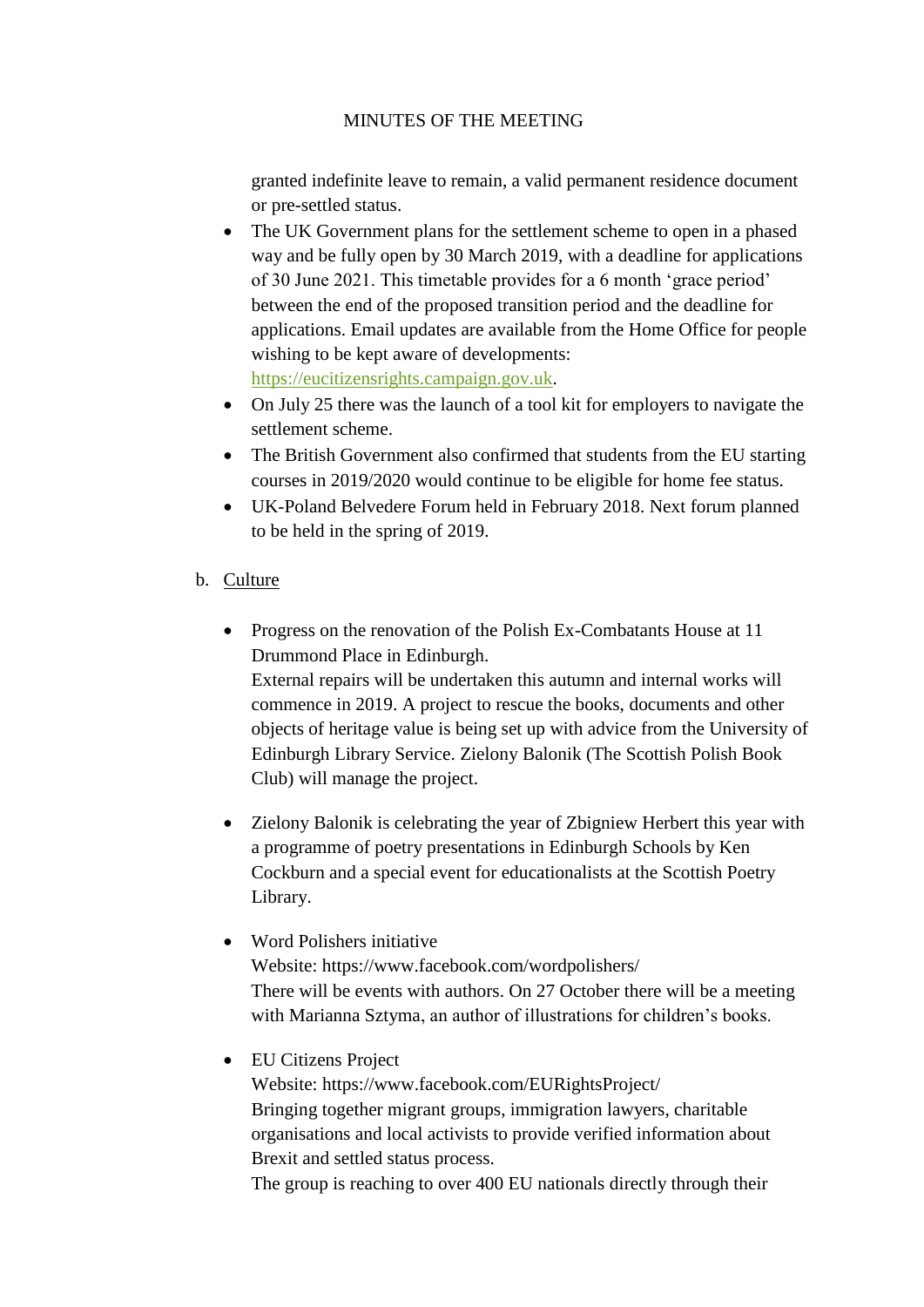events and to many more online. The events were covered by the press: Herald Scotland, BBC Radio Scotland and a range of local media. 15,000 factsheets on Brexit were produced in a number of languages and distributed among migrant communities. The online version can be found under this link: https://publicpolicyevents.com/eu-citizens-rights-project/

- Series of open events to celebrate the 100 years of independence will be held.
- Research at the University of Edinburgh: 'Polski na emigracji'.
- The ceremony of unveiling of the Maczek Memorial will be on  $3<sup>rd</sup>$ November. There will be an Eventbrite page to register.
- Update from Scottish-Polish Cultural Association
- c. Education
	- Update about the Education Group and current issues. Polish language remains the most commonly spoken in primary and secondary schools after English. 1+2 Policy is beginning to be used in many local authority areas.
	- Material available for teachers in L3 and beyond: 'The Star of Copernicus', 'Wojtek the Bear' and package created by the British Council on Polish Language and Culture.
	- Potential problems of shortage of Polish-speaking teachers after Brexit.
	- To convince headteachers and students of the value of Polish as a Modern Foreign Language it will be necessary to have material which is accredited and results in exam certificates from SQU. Ministerial intervention is necessary for that purpose.
	- 20 or so Polish Saturday Schools in Scotland present candidates for AQA-English GCSE and A level exams. The numbers of candidates increase every year.

## d. Mental health

• Feniks event: 'Befriend Depression/ Oswoić depresie' will be held from 15 November to 2 December. It will be a fifth edition of this mental health awareness event and as always therapists and psychologists across